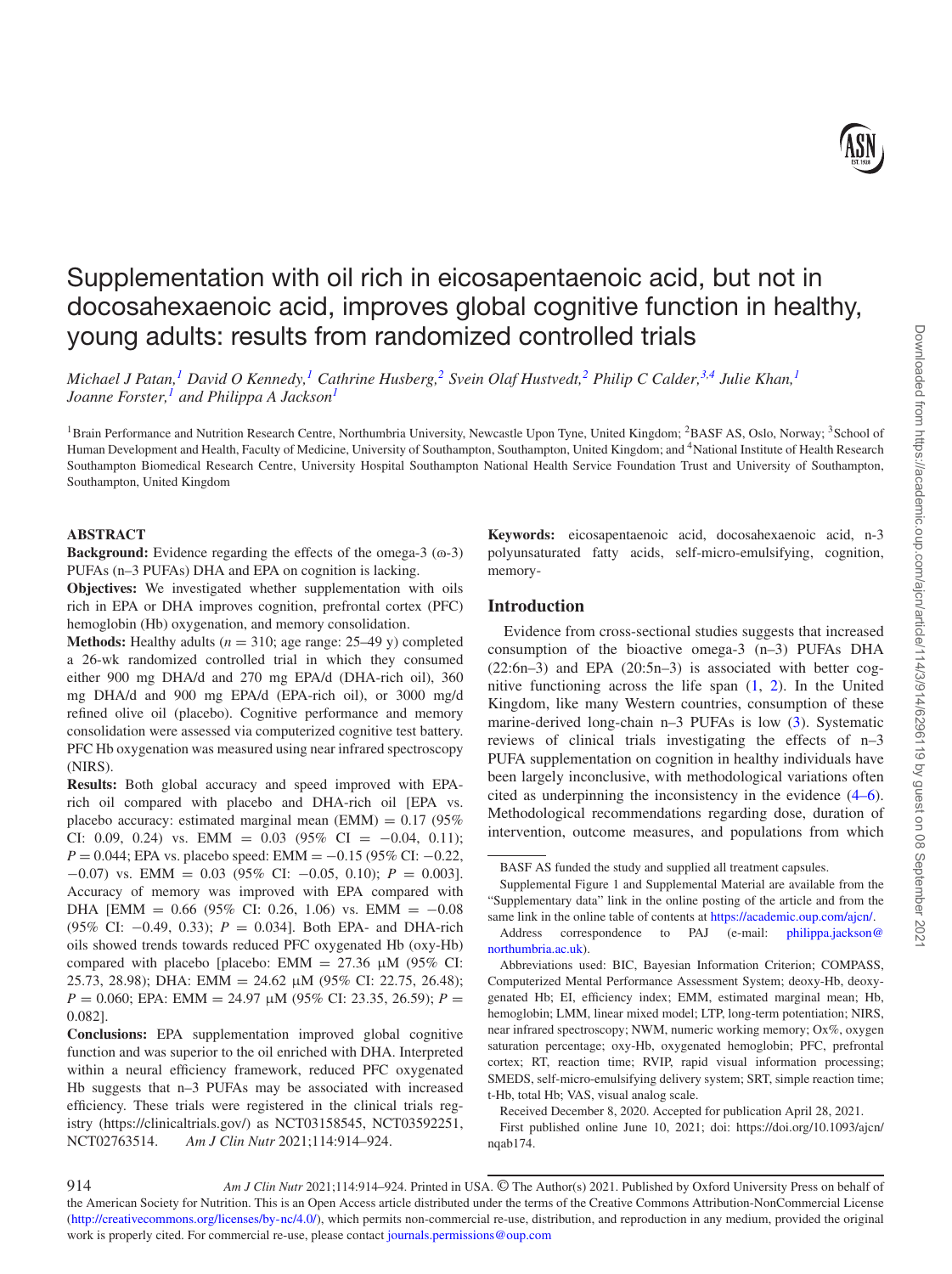study samples should be drawn have been proposed elsewhere [\(4,](#page-9-3) [5,](#page-9-4) [7,](#page-9-5) [8\)](#page-9-6). Emerging evidence also highlights the importance of the formulation of the interventions themselves for optimal digestion and absorption to ensure maximal delivery of DHA and EPA to tissues [\(9,](#page-9-7) [10\)](#page-9-8).

To date, most investigations of the cognitive effects of n– 3 PUFAs have focused on DHA, due to its relative abundance in central nervous system tissue and important structural and signaling functions therein. However, recent evidence from short-term trials indicates that treatment with EPA may be relevant to cognitive function in healthy adults [\(11,](#page-9-9) [12\)](#page-9-10). Possibly underpinning these effects, emerging evidence suggests that EPA may improve neural efficiency [\(13\)](#page-9-11) and increase prefrontal cortex (PFC) hemoglobin (Hb) oxygenation during the performance of cognitive tasks [\(14\)](#page-9-12). Moreover, a pilot study that assessed the effects of 20 wk of supplementation with  $1600$  mg DHA  $+$  400 mg EPA daily found that the observed improvement in neurovascular coupling to a cognitive test battery following the intervention was correlated with increases in erythrocyte concentrations of EPA, but not DHA [\(15\)](#page-9-13). Interestingly, with regard to modulation of PFC Hb oxygenation during cognitive tasks, results from a pilot study using continuous wave near infrared spectroscopy (NIRS) showed an effect of fish oil enriched with DHA but not EPA, and a dose-dependent increase in PFC Hb oxygenation following DHA-rich oil in a larger follow-up investigation using the same technique [\(16,](#page-9-14) [17\)](#page-9-15). Direct comparisons of the effects of DHAand EPA-enriched interventions in the literature are limited [\(12,](#page-9-10) [18\)](#page-9-16), yet this approach would serve to address the aforementioned disparate findings, and further clarify the specific effects of each of these fatty acids on cognition.

Therefore, the primary aim of the current trial was to build upon previous findings [\(19\)](#page-9-17) by comparing the effects of treatments enriched with either EPA or DHA, designed for enhanced absorption, on cognition in healthy young adults who habitually consume low amounts of oily fish. As a secondary aim, PFC Hb oxygenation was measured using frequency domain NIRS. This technique allows for the quantification of changes in Hb parameters and therefore accurate comparisons of pre- and postintervention assessments, a limitation of previous research [\(16,](#page-9-14) [17\)](#page-9-15). Finally, an additional exploratory assessment of learning investigated overnight memory consolidation with the aim of building on the small number of n–3 PUFA trials that have used learning-memory tasks to date [\(20–23\)](#page-9-18).

## **Methods**

This article describes results from 3 trials. Each trial answered individual research questions and the data from each trial were analyzed separately. All participants were enrolled into the cognitive function trial (NCT02763514) and subsamples from this total sample completed either the NIRS (NCT03158545) or learning-memory (NCT03592251) assessment components. The remaining participants took part in assessments of sleep (NCT03559361) [data published elsewhere [\(24\)](#page-9-19)].

All 3 trials reported here (NCT03158545, NCT03592251, and NCT02763514) were conducted at Northumbria University between October 2016 and November 2018 and adhered to the guidelines of the Declaration of Helsinki (2013). Ethical approval for the cognitive function trial (NCT02763514) was granted by the National Health Service Research Ethics Committee (Yorkshire and The Humber—Bradford Leeds Research Ethics Committee) on 12 September 2016; all 3 trials were granted approval from the Northumbria University Ethics Committee (SUB067\_Patan\_230316, SUB087\_Patan\_080616, SUB808). Written informed consent was obtained from all participants.

### **Participants**

Participant disposition through the trial is displayed in **[Figure 1](#page-2-0)**. All participants enrolled onto the trials were aged between 25 and 49 y and had to pass a physical/lifestyle screening to demonstrate they were in good health. This age cohort was selected for the trial on the basis that it has been largely overlooked by previous studies that have tended to focus on children or older adults, yet a decline in cognitive performance measures is already apparent in early adulthood [\(25\)](#page-9-20). Having good health was identified as being a nonsmoker; free from prescription, herbal, illicit, or recreational drugs (females taking the contraceptive pill were included); free from major illnesses; and having a blood pressure  $\langle 159/99 \rangle$  mm Hg and a BMI (kg/m<sup>2</sup>) between 18.5 and 35. Eligible participants consumed oily fish less than once per week, measured via the DHA food-frequency questionnaire [\(26\)](#page-9-21), and reported no habitual consumption of dietary supplements, including omega-3 supplements. Participants were recruited via posters, advertisements placed on social media websites, or emails sent out to university staff and students, and were either students or staff attending/working at Northumbria University or individuals living in the Newcastle-upon-Tyne surrounding area. Participant baseline demographic data are provided in **[Table 1](#page-3-0)**.

A total of 366 males and females were recruited, with 337 being eligible for the study after the screening and training visit, of whom 310 completed all trial requirements. Of the 27 participants who were withdrawn from the trial, 15 participants were lost to follow-up, 5 withdrew for personal reasons, 2 were withdrawn after randomization due to having a BMI >35, 2 withdrew due to gastrointestinal upset, 2 withdrew due to an unrelated illness, and 1 withdrew due to becoming pregnant.

### **Trial design**

All trials used randomized, placebo-controlled, double-blind, parallel-group designs with participants being randomly assigned to 1 of 3 treatment groups (placebo oil, DHA-rich oil, or EPArich oil) for a period of 26 wk. All treatment capsules were supplied by BASF AS. Treatment was 3 capsules/d of ∼1 g each. For the DHA-rich treatment, the amount of DHA was at least 300 mg and EPA at least 90 mg/capsule, providing a total of at least 900 mg DHA/d and 270 mg EPA/d (Accelon™ DHA EE capsules, BASF); for the EPA-rich treatment, the amount of DHA was at least 120 mg and EPA at least 300 mg per capsule, providing a total of at least 360 mg DHA/d and 900 mg EPA/d (Accelon™ EPA EE capsules, BASF). Each of the placebo capsules contained 1000 mg refined olive oil. The active treatments contained oils derived from fish. The DHA- and EPA-rich treatments also contained a self–microemulsifying delivery system (SMEDS), a proprietary mixture of surfactants and cosolvents that spontaneously emulsify the oils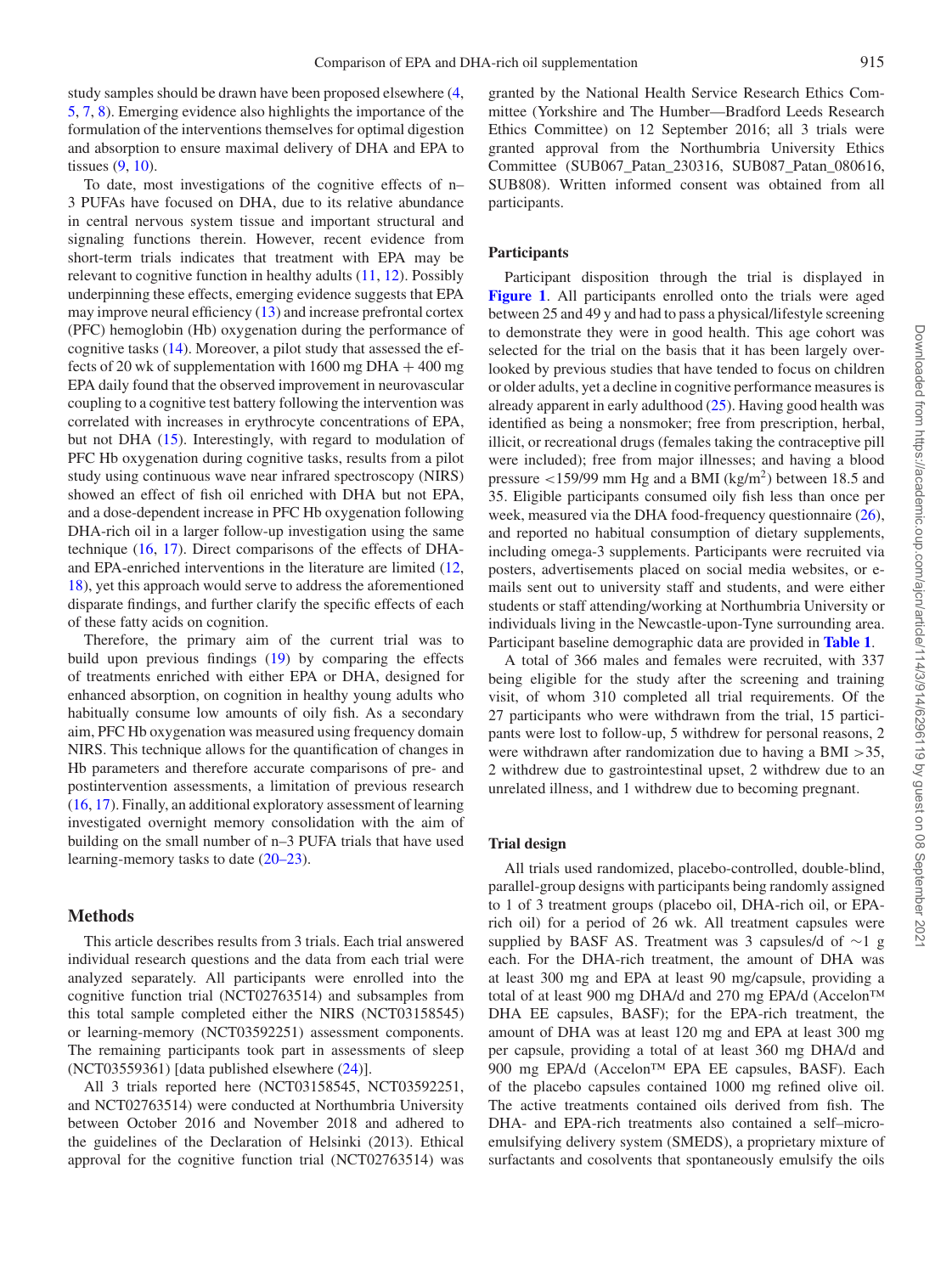<span id="page-2-0"></span>

**FIGURE 1** CONSORT flow diagram. ∗Data from the sleep subsample are published elsewhere [\(24\)](#page-9-19). CONSORT, Consolidated Standards of Reporting Trials; NIRS, near infrared spectroscopy.

upon reaching the stomach and gastrointestinal tract, resulting in a larger surface area of the contents upon dispersion in the gastrointestinal tract. These formulations successfully improve the bioavailability of the n–3 PUFAs [\(10\)](#page-9-8). Participants were instructed to consume their capsules with a glass of water at night, prior to bedtime. A nighttime dosing regime was selected based on recent evidence for diurnal rhythms of DHA and EPA in humans, which suggests optimal times of dosing to maximize bioavailability [\(27\)](#page-10-0).

A computer-generated randomization schedule was used to allocate participants to the treatments (www.randomization.co [m\). Placebo and treatment capsules were identical in size and](http://www.randomization.com) shape. Capsules were provided in opaque containers that were coded and distributed by researchers at Northumbria University according to the randomization schedule. To maintain blinding throughout the trial, a third party within the university created the randomization schedule and the coded treatments prior to their delivery to the research team. Participants were sequentially allocated a randomization number and unblinding took place when all analyses were completed.

General demographic information and eligibility criteria were collected and assessed before participants were accepted onto the trials. Cognitive assessments, blood samples, NIRS measurements, and measures of mood were obtained at baseline and after 26 wk of supplementation. For the subsample enrolled in the memory consolidation trial (NCT03592251), an additional assessment took place after 13 wk. Participants were instructed to maintain their normal diets for the duration of the trials. Treatment compliance was determined via capsule count of leftover treatments returned by each participant.

The primary endpoints of the cognitive function study were accuracy of memory (cognitive function) and subjective mental fatigue (mood), and the primary endpoint of the NIRS study was PFC Hb oxygenation. Memory consolidation and associations between NIRS outcomes and n–3 index were exploratory outcomes, with all other outcomes being secondary endpoints. Data were collected from September 2016 to May 2018.

#### **Whole-blood sample collection and assays**

Blood samples (6 mL) were collected via venipuncture into EDTA-coated Vacutainer (Becton, Dickinson U.K.). The samples were stored in an icebox or at 5◦C and were processed within 4–8 h of collection. Blood was centrifuged at 2000 rpm (913  $\times$  *g*) for 10 min at room temperature. Following this, the top layer of plasma was removed using a pastette and discarded. One milliliter of RBCs was then collected from the bottom of the evacuated tube, transferred into a 15-mL centrifuge tube, and made up to 15 mL with PBS. The mixture was then inverted and centrifuged at 1200 rpm  $(350 \times g)$ for 10 min, at room temperature, with a low brake. The PBS was then removed and the washing process was repeated for a second time. After the second wash, the remaining RBCs were transferred into labeled 1.5-mL microtubes and immediately frozen at −80◦C until analysis. RBC fatty acid composition was then assessed by GC, as described elsewhere  $(24, 28)$  $(24, 28)$  $(24, 28)$ . The fatty acids are expressed as a weight percentage of total fatty acids present. The n–3 index was calculated as  $\%$  EPA +  $\%$ DHA.

#### **Cognitive assessments**

All cognitive tasks were delivered using the Computerized Mental Performance Assessment System (COMPASS; Northumbria University, UK; see: [www.cognitivetesting.co.uk\)](http://www.cognitivetesting.co.uk). This testing system can deliver a tailored collection of tasks, with fully randomized parallel versions of each task administered during each assessment for each participant. The cognitive tasks used within the battery have previously been shown to be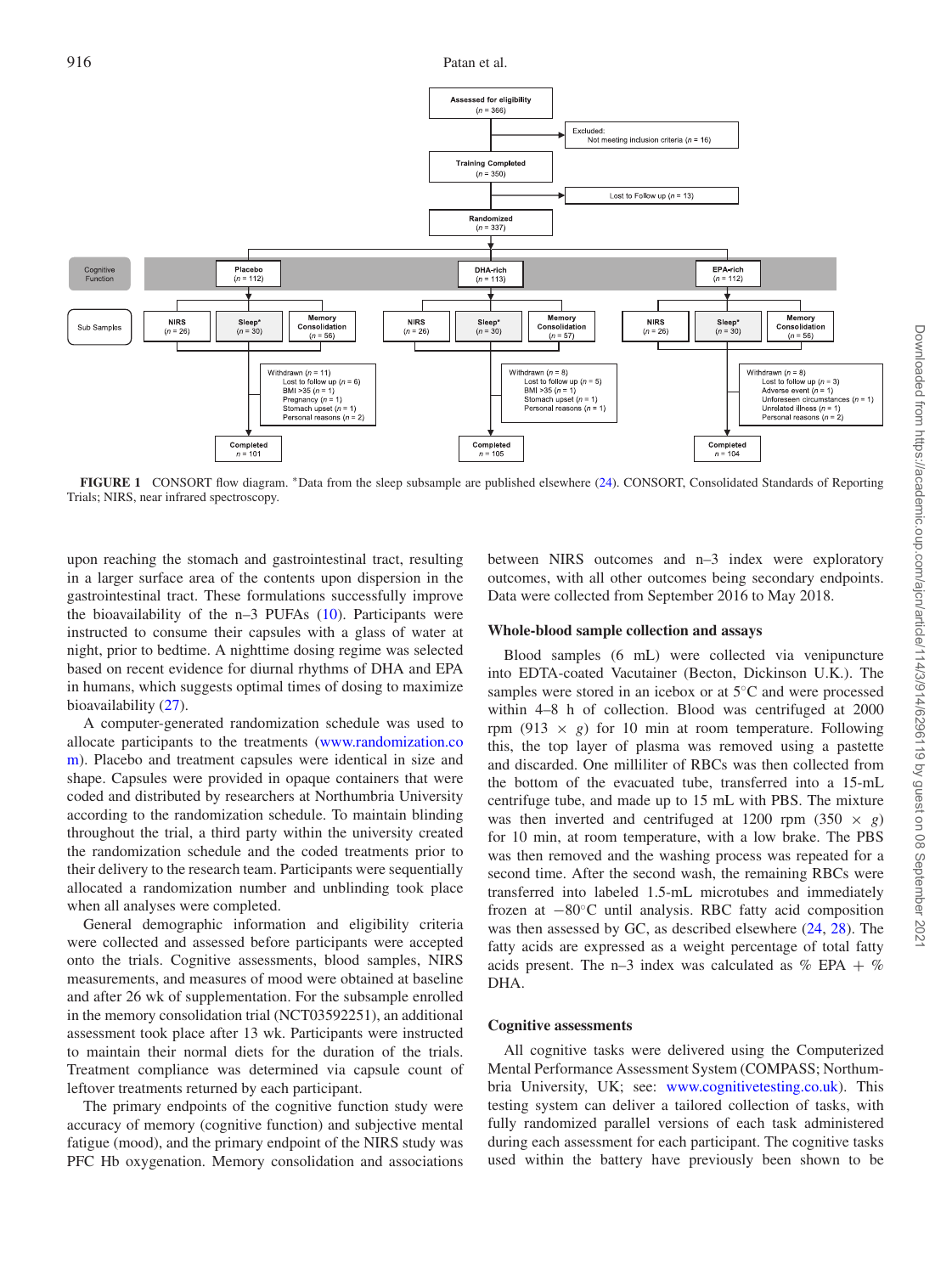<span id="page-3-0"></span>**TABLE 1** Baseline characteristics for the 310 subjects who completed all aspects of the cognitive function study<sup>[1](#page-3-1)</sup>

| Variable and treatment         | Mean   | <b>SD</b> | $\chi^2$ or F |
|--------------------------------|--------|-----------|---------------|
| Males/females, n/n             |        |           |               |
| Placebo                        | 35/66  |           |               |
| DHA-rich                       | 26/79  |           | 2.53          |
| EPA-rich                       | 33/71  |           |               |
| Age, y                         |        |           |               |
| Placebo                        | 36.63  | 7.33      |               |
| DHA-rich                       | 35.15  | 8.01      | 1.25          |
| EPA-rich                       | 35.14  | 7.88      |               |
| Systolic BP, mm Hg             |        |           |               |
| Placebo                        | 123.91 | 12.83     |               |
| DHA-rich                       | 122.90 | 12.67     | 1.09          |
| EPA-rich                       | 121.36 | 11.95     |               |
| Diastolic BP, mm Hg            |        |           |               |
| Placebo                        | 81.36  | 9.69      |               |
| DHA-rich                       | 81.40  | 10.58     | 1.53          |
| EPA-rich                       | 79.28  | 9.54      |               |
| Heart rate, beats/min          |        |           |               |
| Placebo                        | 71.94  | 11.17     |               |
| DHA-rich                       | 71.35  | 11.17     | 0.07          |
| EPA-rich                       | 71.78  | 11.92     |               |
| Weight, kg                     |        |           |               |
| Placebo                        | 73.36  | 13.58     |               |
| DHA-rich                       | 74.09  | 15.93     | 0.09          |
| EPA-rich                       | 73.30  | 14.41     |               |
| Height, cm                     |        |           |               |
| Placebo                        | 168.88 | 9.63      |               |
| DHA-rich                       | 168.86 | 8.97      | 0.17          |
| EPA-rich                       | 169.52 | 9.09      |               |
| BMI, $\text{kg/m}^2$           |        |           |               |
| Placebo                        | 25.68  | 3.95      |               |
| DHA-rich                       | 25.85  | 4.31      | 0.25          |
| EPA-rich                       | 25.44  | 4.25      |               |
| Years of education             |        |           |               |
| Placebo                        | 16.82  | 2.49      |               |
| DHA-rich                       | 16.90  | 2.59      | 0.39          |
| EPA-rich                       | 16.61  | 2.29      |               |
| Fruit and vegetables,          |        |           |               |
| self-reported no. of           |        |           |               |
| portions/d                     |        |           |               |
| Placebo                        | 3.80   | 1.77      |               |
| DHA-rich                       | 3.89   | 2.05      | 0.17          |
| EPA-rich                       | 3.95   | 1.67      |               |
| Alcohol, self-reported units/d |        |           |               |
| Placebo                        | 1.25   | 0.87      |               |
| DHA-rich                       | 1.14   | 0.83      | 1.15          |
| EPA-rich                       | 1.33   | 1.00      |               |

<span id="page-3-1"></span><sup>1</sup>Baseline differences were assessed using separate 1-factor ANOVAs or chi-square tests; respective *F* and  $\chi^2$  values from these analyses are presented. No *F* or  $\chi^2$  values were significant at the *P* < 0.05 level. BP, blood pressure.

sensitive to a wide range of nutritional interventions, including n– 3 PUFAs [\(19\)](#page-9-17). The cognitive tasks that were completed included word recall, picture recognition, verbal fluency, simple reaction time, numeric working memory, Stroop, word recognition, serial subtract 3s and 7s, rapid visual information processing (RVIP), location learning, digit vigilance, and peg and ball. The cognitive demand battery was made up of 4 repetitions of the following tasks: serial subtract 3s, serial subtract 7s and RVIP. Outcomes from individual tasks were used to derive the following composite cognitive domain measures: accuracy of attention, speed of attention, accuracy of memory, speed of memory, global accuracy, and global speed.

For all cognitive domains, *z* scores were calculated by pooling baseline and 26-wk data, as previously described [\(19,](#page-9-17) [22\)](#page-9-22). *z* Scores were clustered into cognitive domains as follows:

- *1*. Accuracy of attention  $= (Z-Stroop)$  accuracy  $+$  Z-RVIP average accuracy)  $\div$  2
- 2. Speed of attention  $=$  [Z-Stroop reaction time (RT)  $+$  Z-RVIP average  $RT + Z$ -simple RT (SRT) ]  $\div$  3
- 3. Accuracy of memory  $= (Z$ -immediate word recall accuracy + Z-delayed word recall accuracy + Z-word recognition accuracy  $+$  Z-picture recognition accuracy)  $\div$  4
- 4. Speed of memory  $= (Z$ -word recognition  $RT + Z$ -picture recognition  $RT$ )  $\div$  2
- *5*. Global accuracy  $= (Z$ -immediate word recall accuracy  $+ Z$ delayed word recall accuracy + Z-word recognition  $accuracy + Z-picture recognition accuracy + Z-verbal$ fluency accuracy  $+$  Z-Stroop accuracy  $+$  Z-numneric working memory (NWM) accuracy  $+$  Z-RVIP average  $accuracy$ )  $\div$  8
- 6. Global speed  $=$  (Z-word recognition RT  $+$  Z-picture recognition RT + Z-Stroop RT + Z-SRT + Z-NMW  $RT + Z-RVIP$  average  $RT$ )  $\div$  6

Individual task outcomes [e.g., accuracy (percentage of correct responses made), RT (ms), false alarms (number)] were also assessed. The full battery of tasks took ∼1 h to administer. See online **Supplemental Material** under "Supplementary method, section 1.2" for detailed descriptions of each individual task.

The cognitive testing was conducted under rigorously controlled conditions (see Supplemental Material under "Supplementary method, section 1.4"). In brief, assessments at baseline and 26 wk were completed at either 07:00, 08:30, or 10:00 h. Participants were scheduled to complete the week 26 assessment at the same time as their baseline assessment, although this was not possible for a small number of participants. Participants were instructed to avoid caffeinated food and beverages for 18 h, alcohol for 24 h, and antihistamines for 48 h prior to the baseline and 26-wk assessments. Environmental factors such as noise and temperature were controlled to avoid any distraction during tests. During their screening visit, participants were instructed on the procedure for the administration of the cognitive battery and undertook a training session comprising a battery of shortened tasks where each "mini task" was completed 3 times in succession to familiarize them with the procedure for each task and 2 fulllength parallel versions of the test battery to mitigate potential learning effects. Each participant had to meet minimum speed and accuracy requirements on each task before proceeding to the intervention phase.

# **NIRS assessment**

The NIRS assessment was conducted in a subsample of 78 participants, which took place within 1.5 h of completing the cognitive assessment at baseline and 26 wk. NIRS measures were taken at rest and during completion of serial subtraction tasks of varying difficulties [3s, 7s, 17s; confirmed via "task difficulty" visual analog scale (VAS)]. Cerebral hemodynamic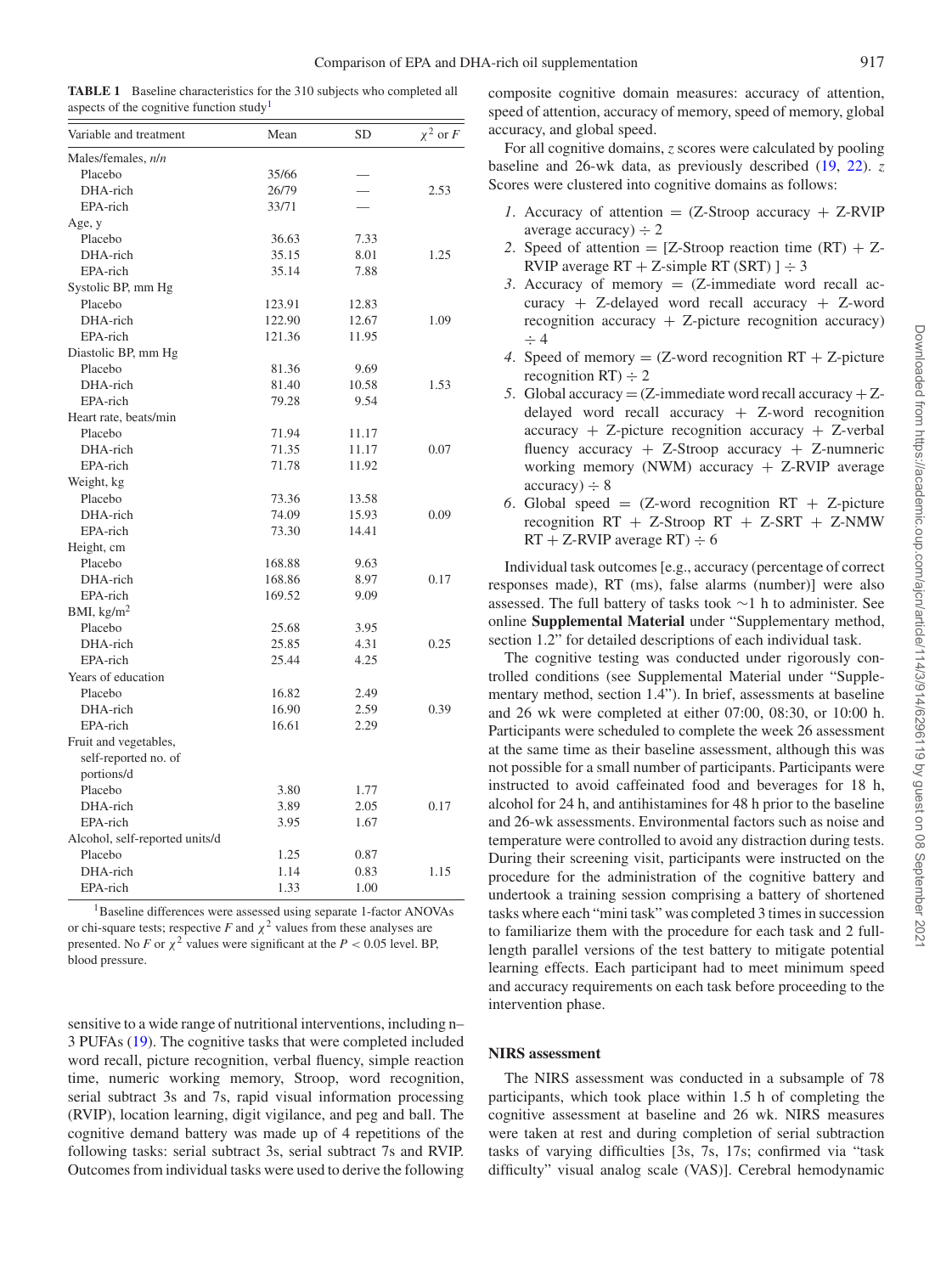response was measured using NIRS (OxiplexTS Frequency-Domain Near-Infrared Tissue Oximeter; ISS Inc.). This system provides absolute measurements of the absorption of the nearinfrared light emitted at 2 distinct wavelengths by the device, which allows for the quantification of oxygenated Hb (oxy-Hb) and deoxygenated Hb (deoxy-Hb) via their differing photonabsorption properties. These values can then be used to determine total Hb (t-Hb; oxy-Hb+deoxy-Hb) and oxygen saturation percentage (Ox%; oxy-Hb/t-Hb  $\times$  100). This system can be used for quantifying changes in hemodynamic response during both acute (i.e., changes in response to cognitive tasks) and chronic (i.e., comparing pre- and 26 wk postintervention time points) assessments.

Light was emitted at 691 and 830 nm by optical fibers glued in pairs to 4 prisms (8 fibers in total) separated from the collector bundle, which was also glued to a prism, by 2.0, 2.5, 3.0, or 3.5 cm. Each of the emitter and collector bundle prisms were embedded into a flexible polyurethane resin to form a sensor, with overall dimensions of 7.6 cm  $\times$  2.5 cm  $\times$  0.3 cm. Two identical sensors were attached to each side of the participants' foreheads and secured in place with a self-adhering bandage. The sensors were positioned so that the bottom edge was level with the top of the participants' eyebrows and the middle edge touching at the midline of the forehead. Data were collected at a rate of 5 Hz and were measured in micromolars  $(\mu M)$ . When used in this way, increases in oxy-Hb and t-Hb are usually interpreted as increased activation of the PFC [\(29\)](#page-10-2).

#### **Memory consolidation assessment**

The memory consolidation assessment was an exploratory arm of the investigation conducted in a subsample of 169 participants at baseline and 13 and 26 wk postintervention. A similar trial design to that used previously  $(30, 31)$  $(30, 31)$  $(30, 31)$  was used to measure overnight memory consolidation and was adapted within the current trial to be administered via COMPASS on a tablet computer. This involved completion of 2 learning tasks prior to going to sleep and completion of respective recall tasks the following morning. In addition, attention (simple RT, digit vigilance) and executive function (peg and ball) tasks and subjective morning alertness (VAS) were assessed upon waking, also via the tablet computer. Task details and scoring are described in full under "Supplementary method, sections 1.2.11, 1.2.12 and in **Supplementry Figure 1**".

#### **Statistical analysis**

Statistical analyses were performed with IBM SPSS statistics software (version 25; IBM Corporation). Data handling and cleaning procedures are described in full in the Supplemental Material under "Supplementary method, section 1.5." Descriptive and comparison statistics (independent *t* test, 2-tailed or chi-square test) of all baseline characteristics were based on all participants who provided data that could be analyzed (intentionto-treat population). The general statistical approach was via linear mixed models (LMMs). LMMs have several advantages over using repeated-measures ANOVA or ANCOVA including the ability to accommodate missing data points often encountered in longitudinal datasets and the ability to model nonlinear, individual characteristics [\(32\)](#page-10-5). Therefore, data were analyzed using the MIXED procedure in SPSS unless another analysis is stated. For each model, restricted maximum likelihood estimation methods were used and covariance matrix structure was chosen based on the structure that produced the lowest Schwarz's Bayesian Criterion (BIC), an indication of the best-fitting model for the data [\(33\)](#page-10-6). Changes within outcome variables during the treatment period were assessed via LMMs that adjusted for respective baseline preintervention scores. For each of the models conducted throughout the analysis, age, years in education, and baseline n–3 index were built into the model as covariates if they were identified as having a significant impact  $(P < 0.05)$ on the dependent variable, to control for the impact of these variables within the model. Participant was also entered as a random effect in each model if it lowered the BIC value, suggesting an improved model fit. Significant main or interaction effects of treatment  $(P < 0.05)$  were investigated further with Sidak-corrected comparisons to account for multiple-group comparisons. Full descriptions of each LMM are outlined in section 1.6 of the Supplementary method (Supplemental Material).

Using GPower 3.1.3, a priori sample sizes, based on ANOVA, were calculated for each study separately, based on the range of small to medium effect size estimates seen previously (e.g., [19,](#page-9-17) [34\)](#page-10-7), at 80% power and an ɑ level of 0.05. In addition, an extra 10% was added to each estimate to allow for dropouts. The total sample size for the cognitive study was 336 participants  $(f = 0.18)$ , 78 participants for the NIRS study  $(f = 0.32)$  and 168 participants for the memory consolidation study  $(f = 0.13)$ . In addition, a post hoc power calculation for the mixed-effects model analysis that was applied to the cognitive data, computed using the online program RMASS [\(www.rmass.org/\)](http://www.rmass.org/), at 80% power, an ɑ level of 0.05, a small to medium effect size, and an attrition rate of 10%, confirmed a total sample size of 300 participants [\(35\)](#page-10-8).

For the cognitive function, mood, and memory consolidation assessments, outcome data from each task and VAS were analyzed. In addition, the cognitive function data were also analyzed via the 6 cognitive domains described above.

NIRS data (Ox%, t-Hb, oxy-Hb, and deoxy-Hb) were split into 2 distinct periods: resting and active. The resting period contained the averaged data from the 5-min resting period before the cognitive tasks began and the active period consisted of the averaged data from all 3 repetitions of the serial 3s, serial 7s, and serial 17s subtraction tasks. The cognitive and subjective task difficulty data collected during the NIRS assessments consisted of the average number of correct responses, accuracy %, and task difficulty % from all 3 repetitions of the serial 3s, 7s, and 17s tasks.

Efficiency index (EI) was calculated by standardizing the raw active NIRS data (Ox%, t-Hb, oxy-Hb, and deoxy-Hb) and the accuracy % for every task during each visit to a value of 0–1  $(1 =$  the highest accuracy % or highest respective NIRS value). Once these new standardized values had been calculated, each participant's standardized NIRS value was then subtracted from their standardized accuracy % for each task. This then provided an EI score of between  $-1$  and 1 for each NIRS parameter (Ox%, t-Hb, oxy-Hb, and deoxy-Hb), with higher scores indicating greater neural efficiency. These EI calculations have been used previously as a measure of neural efficiency within a similar paradigm [\(36\)](#page-10-9).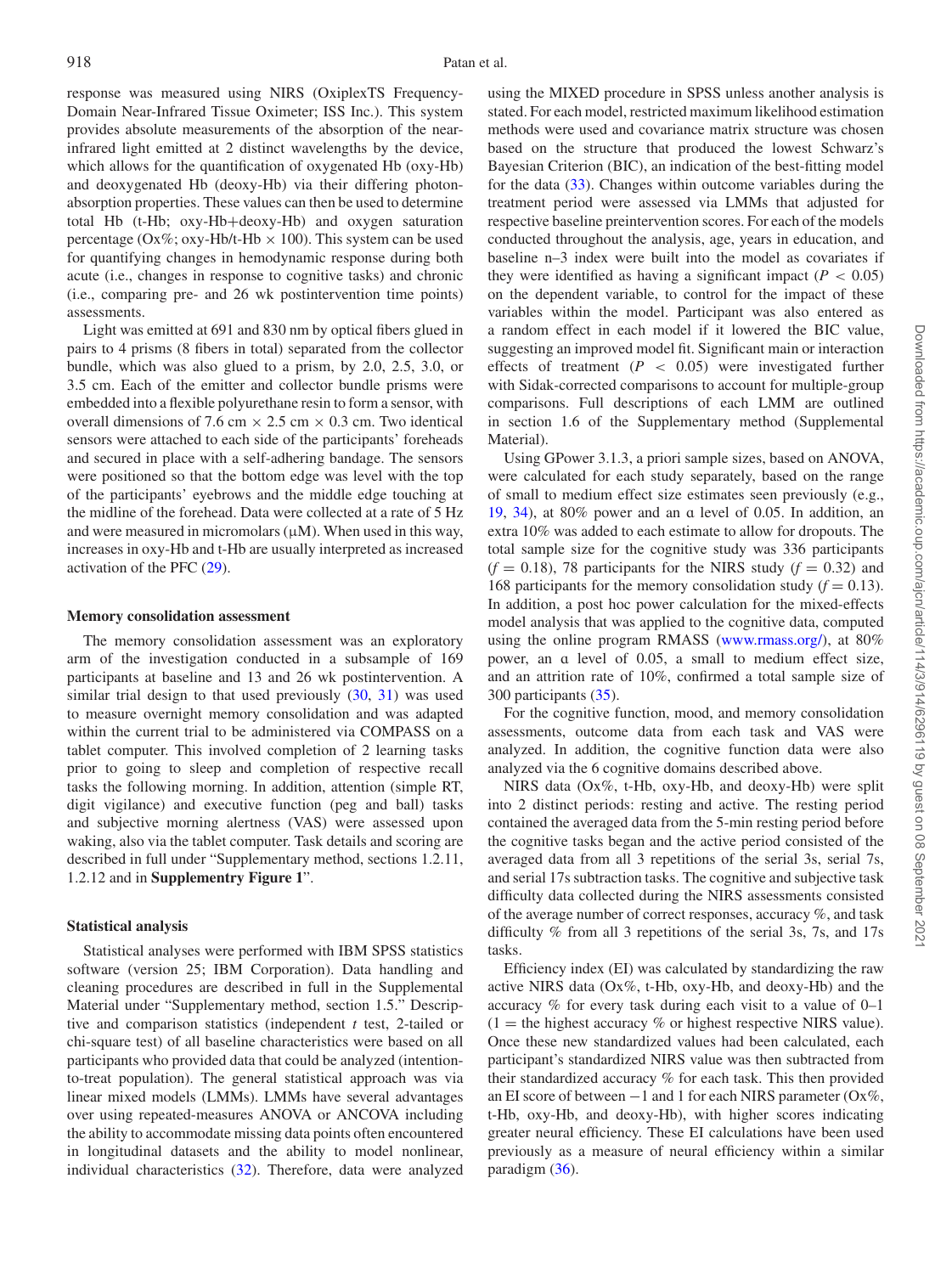<span id="page-5-4"></span>**TABLE 2** RBC fatty acid outcomes by treatment group<sup>[1](#page-5-0)</sup>

| Variable              | Baseline ( $n = 285$ ) | Week 26 ( $n = 272$ ) | Change <sup>2</sup> ( $n = 263$ ) | $F$ value <sup>3</sup> |
|-----------------------|------------------------|-----------------------|-----------------------------------|------------------------|
| % of EPA in RBCs      |                        |                       |                                   |                        |
| Placebo               | $0.88 \pm 0.32$        | $0.85 \pm 0.36$       | $-0.03 + 0.36$                    | 152.38 <sup>4</sup>    |
| DHA-rich              | $0.86 \pm 0.35$        | $2.07 \pm 0.82$       | $1.21 \pm 0.72$                   |                        |
| EPA-rich              | $0.87 \pm 0.42$        | $2.68 \pm 1.05$       | $1.87 \pm 0.98$                   |                        |
| $%$ of DHA in RBCs    |                        |                       |                                   |                        |
| Placebo               | $4.98 \pm 1.09$        | $4.73 \pm 1.03$       | $-0.19 \pm 0.95$                  | 111.24 <sup>4</sup>    |
| DHA-rich              | $4.81 \pm 1.19$        | $7.43 \pm 1.57$       | $2.61 \pm 1.56$                   |                        |
| EPA-rich              | $5.00 \pm 1.26$        | $6.03 \pm 1.05$       | $1.04 \pm 1.16$                   |                        |
| $n-3$ Index (EPA+DHA) |                        |                       |                                   |                        |
| Placebo               | $5.86 \pm 1.28$        | $5.58 \pm 1.21$       | $-0.21 \pm 1.12$                  | 134.75 <sup>4</sup>    |
| DHA-rich              | $5.68 \pm 1.41$        | $9.50 \pm 2.25$       | $3.81 \pm 2.04$                   |                        |
| EPA-rich              | $5.87 \pm 1.52$        | $8.71 \pm 1.80$       | $2.91 \pm 1.84$                   |                        |

<span id="page-5-0"></span><sup>1</sup>Means  $\pm$  SDs of the raw blood data are presented for DHA, EPA, and n–3 index at baseline, week 26, and change values.

<span id="page-5-1"></span><sup>2</sup>Change values are only calculated for those participants who successfully provided data at both baseline and week 26.

<sup>3</sup>F values for change data from 1-factor ANOVA are presented.

 $^{4}P < 0.001$ .

<span id="page-5-3"></span><span id="page-5-2"></span>The models used to analyze the cognitive function trial data consisted of treatment (DHA-rich, EPA-rich, placebo). The models used to analyze the NIRS data consisted of treatment (DHA-rich, EPA-rich, placebo), hemisphere (left, right), task (3s, 7s, 17s), and task randomization order [\(1–6\)](#page-9-0). The models used to analyze the memory consolidation trial data consisted of treatment (DHA-rich, EPA-rich, placebo) and visit (week 13 or week 26). Respective baseline values were also entered into every model as a covariate. Full descriptions of the fixed factors and covariates appearing in each respective model are reported in full in the Supplemental Material under "Supplementary methods, section 1.6."

The primary focus of all analyses was placebo comparisons with both the DHA- and EPA-rich treatments. However, the design of each of the trials also offered the opportunity to compare the effects of the 2 active treatments. Therefore, comparisons between placebo and the active treatment groups, as well as comparisons between the 2 active groups, are reported.

# **Exploratory NIRS correlations**

Pearson's bivariate correlations were conducted post hoc to further explore the relation between n–3 index and NIRS outcomes. Correlations were therefore conducted between n–3 index and NIRS measures (Ox%, t-Hb, oxy-Hb, and deoxy-Hb) during each of the subtraction tasks (3s, 7s, or 17s), for each hemisphere (left or right) and for each of the visits (baseline or week 26).

# **Results**

Overall, of the 337 participants who were randomly assigned to treatments, 27 were lost to follow-up or discontinued the intervention for various reasons  $(n = 11)$  in the placebo group,  $n = 8$  in the DHA-rich group,  $n = 8$  in the EPA-rich group) [\(Figure 1\)](#page-2-0). The main cognitive function analysis was conducted in 310 participants ( $n = 101$  in the placebo group,  $n = 105$  in the DHA-rich group,  $n = 104$  in the EPA-rich group) for whom baseline and end data were available. For the NIRS subsample, the final analysis was conducted in 75 participants  $(n = 25$  in the placebo group,  $n = 25$  in the DHA-rich group,  $n = 25$  in the EPA-rich group) for whom baseline and end data were available. For the memory consolidation subsample, the final analysis was conducted in 155 participants for whom baseline and data from at least 1 of the postintervention assessments (week 13 or 26) were available ( $n = 51$  in the placebo group,  $n = 51$  in the DHA-rich group,  $n = 53$  in the EPA-rich group). Baseline characteristics of participants are summarized in [Table 1.](#page-3-0) No significant differences between the treatment groups were identified for any of the baseline demographics.

For participants who completed the trial, compliance was high in all 3 groups (96.06% placebo, 97.43% DHA-rich, 96.57% EPA-rich) with 1-factor ANOVA identifying no significant differences for compliance percentage by treatment group [*F*(2,306)  $= 1.39$ ,  $P = 0.250$ . A chi-square test was also conducted on the responses to the treatment guess questionnaire that was completed at the end of the final visit and revealed no significant differences in participants' ability to correctly identify whether they had been administered an active or placebo treatment between the 3 groups  $[\chi^2(2) = 1.52, P = 0.467]$ . Analysis of RBC fatty acid profiles further supports the compliance data (**[Table 2](#page-5-4)**).

A similar number of adverse events was reported in each group (placebo,  $n = 15$ ; DHA,  $n = 20$ ; EPA,  $n = 17$ ). Most of these were mild ailments (e.g., headache, aches and pains, common cold). Ten participants reported gastrointestinal issues (placebo,  $n = 3$ ; DHA,  $n = 5$ ; EPA,  $n = 2$ ). One participant was withdrawn due to pregnancy. Adverse events resulting in participant withdrawal are shown in [Figure 1.](#page-2-0)

# **Cognition**

A significant effect of treatment for global accuracy was identified  $[F(2, 215) = 4.82, P = 0.009]$ , with post hoc comparisons identifying significantly more accurate scores in the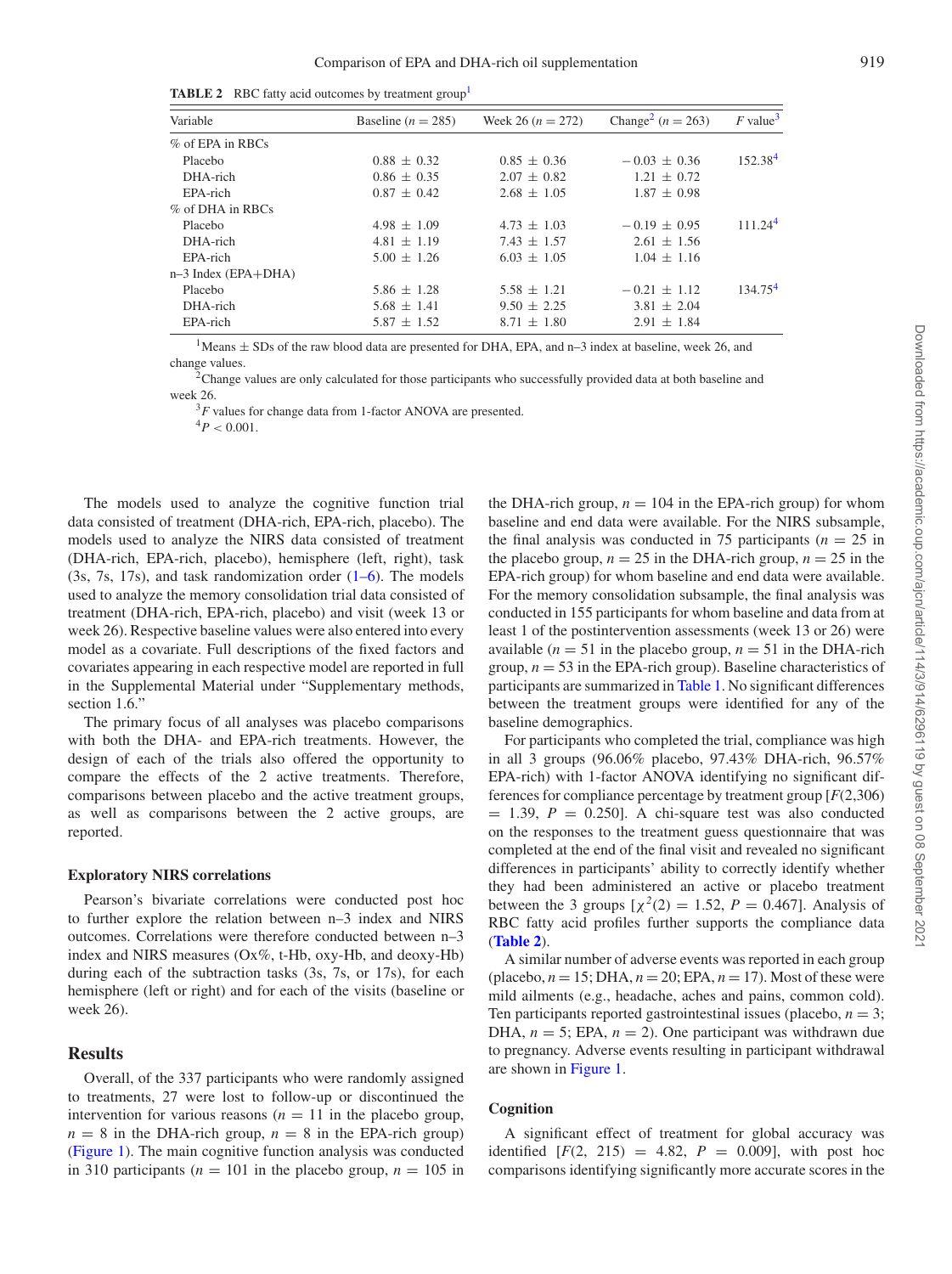<span id="page-6-0"></span>

**FIGURE 2** Estimated marginal means  $\pm$  SEs from LMM analysis for post-dose (A) global accuracy (average standardized % accuracy scores across all cognitive tasks), (B) global speed (average standardized reaction time across all cognitive tasks), and (C) accuracy of memory (average standardized % accuracy across all the memory tasks).  $*P < 0.05$ . LMM, linear mixed model.

EPA-rich group (estimated marginal mean [EMM]  $= 0.17; 95\%$  $CI = 0.09, 0.24$ ) compared with both the placebo (EMM = 0.03;  $95\%$  CI =  $-0.04$ ,  $0.11$ ;  $P = 0.044$ ) and DHA-rich (EMM = 0.01; 95% CI =  $-0.07$ , 0.09;  $P = 0.013$ ) groups (**[Figure 2](#page-6-0)**A).

In addition, a significant effect of treatment for global speed was identified  $[F(2, 255) = 5.74, P = 0.004]$ , with post hoc comparisons identifying significantly faster reaction times in the EPA-rich group (EMM =  $-0.15$ ; 95% CI =  $-0.22$ ,  $-0.07$ ) compared with the placebo group (EMM =  $0.03$ ; 95% CI = −0.05, 0.10; *P* = 0.003) and a trend towards significantly faster reaction times compared with the DHA-rich groups  $(EMM =$ −0.03; 95% CI = −0.10, 0.05; *P* = 0.062) [\(Figure 2B](#page-6-0)).

A significant effect of treatment for accuracy of memory was identified  $[F(2, 290) = 3.28, P = 0.039]$ , with post hoc comparisons showing significantly higher accuracy in the

<span id="page-6-1"></span>

**FIGURE 3** Estimated marginal means  $\pm$  SEs from LMM analysis for word recognition RT during the learning trials. ∗*P* < 0.05. LMM, linear mixed model; RT, reaction time.

EPA-rich group (EMM =  $0.66$ ; 95% CI = 0.26, 1.06) compared with the DHA-rich group (EMM =  $-0.08$ , 95% CI =  $-0.49$ , 0.33;  $P = 0.034$ ) [\(Figure 2C](#page-6-0)).

## **Cognition: exploratory analysis**

#### *Learning and recall.*

A significant main effect of treatment for word recognition was identified  $[F(2, 1306.00) = 4.42, P = 0.012]$ , with post hoc comparisons identifying the DHA-rich (EMM  $= 851.67$ ; 95% CI = 836.39, 866.94; *P* = 0.009) but not the EPA-rich  $\text{EMM} = 869.23$ ; 95% CI = 854.52, 883.94;  $P = 0.281$ ) group as having significantly faster RTs during the word learning trials compared with placebo (EMM =  $885.18$ ; 95% CI = 869.64, 900.72) (**[Figure 3](#page-6-1)**). No other significant effects of treatment or significant interaction effects between treatment and visit were identified for any of the other outcomes from the learning or recall tasks.

#### *Morning cognitive performance.*

There were no significant main effects of treatment or significant interactions between treatment and visit for any of the cognitive tasks.

#### **Mood**

There were no significant effects of treatment for subjective mood.

# **PFC Hb oxygenation**

# *NIRS: resting period.*

There were no significant main or interaction effects of treatment on PFC Hb oxygenation during the resting period.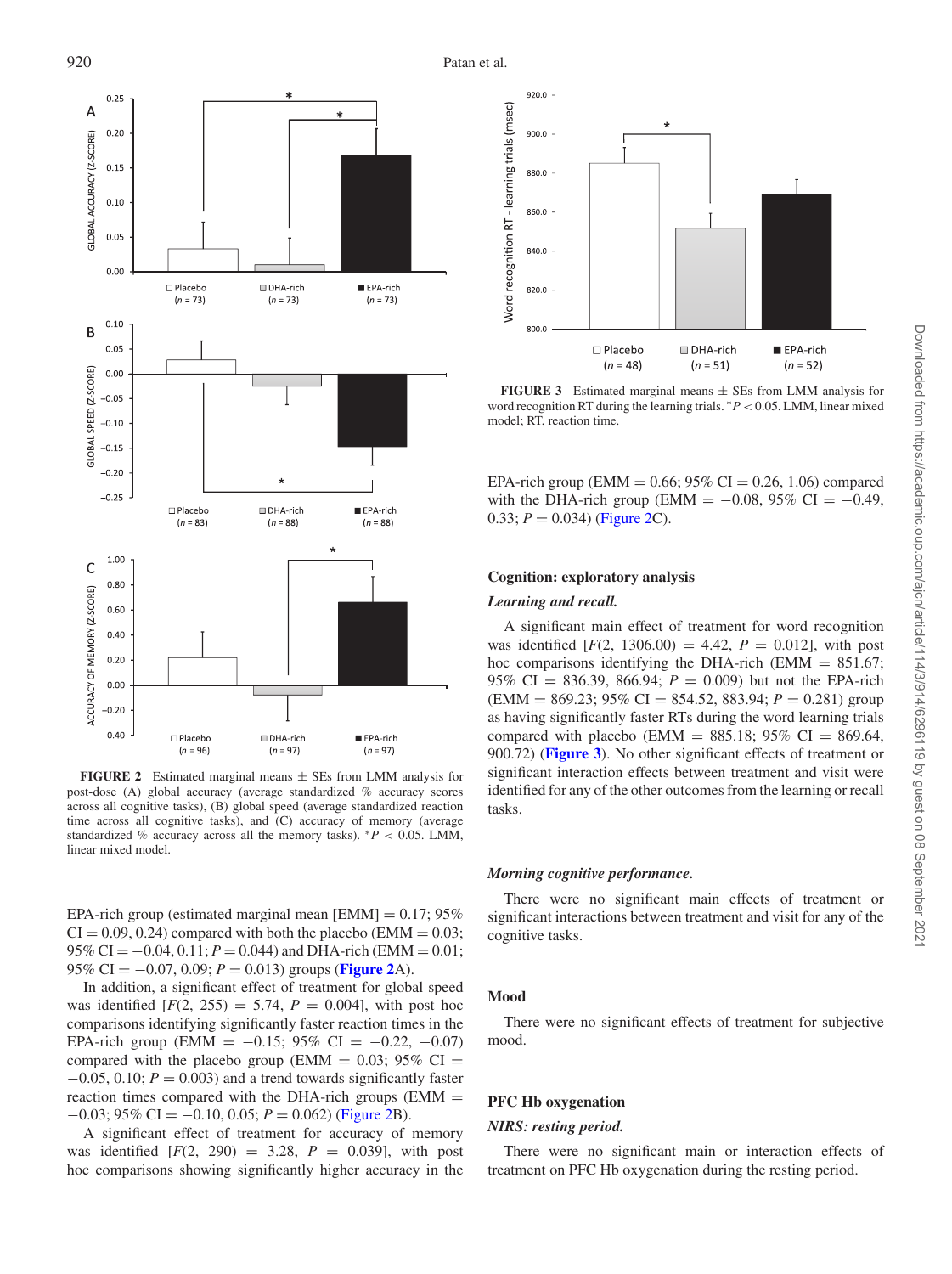<span id="page-7-0"></span>

**FIGURE 4** Estimated marginal means ± SEs from LMM analysis for post-dose quantities (μM) of oxy-Hb, in the right PFC, during the serial subtraction tasks. In the right hemisphere, placebo vs, DHA-rich ( $P = 0.060$ ); placebo vs, EPA-rich ( $P = 0.082$ ). LMM, linear mixed model; Oxy-Hb, oxygenated hemoglobin; PFC, prefrontal cortex.

#### *NIRS: active period.*

A significant interaction between treatment and hemisphere was identified for oxy-Hb  $[F(2, 256.55) = 4.95, P = 0.008]$ , with both the EPA (EMM = 24.97  $\mu$ M; 95% CI = 23.35, 26.59  $\mu$ M;  $P = 0.082$ ) and DHA (EMM = 24.62  $\mu$ M; 95% CI = 22.75, 26.48  $\mu$ M;  $P = 0.060$ ) groups showing a trend towards significantly lower oxy-Hb in the right hemisphere compared with the placebo group (EMM = 27.36  $\mu$ M; 95% CI = 25.73, 28.98 μM) during completion of the subtraction tasks (**[Figure 4](#page-7-0)**). A significant interaction between treatment and hemisphere was also identified for t-Hb  $[F(2,251.24) = 3.65, P = 0.027]$ ; however, post hoc comparisons revealed no significant group differences.

#### *NIRS: serial subtraction and VAS analysis.*

There were no significant main or interaction effects of treatment for the serial subtraction tasks. However, a significant effect of treatment was identified for ratings of subjective task difficulty  $[F(2, 56.99) = 3.91, P = 0.026]$ , with the DHA-rich (EMM = 50.18; 95% CI = 45.58, 54.86) group rating the tasks more difficult than the placebo group ( $EMM = 42.01$ ; 95 CI = 38.06, 45.95; *P* = 0.028).

## *NIRS: EI.*

No significant main effect of treatment or interactions between treatment and any other factors were identified.

## **NIRS: exploratory analysis**

Pearson's bivariate correlations identified significant negative correlations at both baseline and week 26 assessments, in the right hemisphere, between oxy-Hb and n–3 index during completion of the serial 3s (baseline:  $r = -0.27$ ,  $P = 0.024$ ; week 26:  $r =$ −0.25, *P* = 0.048), serial 7s (baseline: *r* = −0.28, *P* = 0.017; week 26:  $r = -0.25$ ,  $P = 0.041$ ), and serial 17s (baseline: *r* = −0.29, *P* = 0.013; week 26: *r* = −0.26, *P* = 0.038) tasks (**[Figure 5](#page-8-0)**). Using Fisher's Z-transformation to compare baseline and week 26 correlations [\(37\)](#page-10-10), no significant differences were observed for any of the subtraction tasks between time points (serial 3s: Fisher's  $Z = -0.13$ ,  $P = 0.448$ ; serial 7s: Fisher's  $Z = -0.20$ ,  $P = 0.422$ ; serial 17s: Fisher's  $Z = -0.20$ ,  $P = 0.422$ ). No significant correlations were identified in the left hemisphere.

## **Discussion**

The results of the current research reveal that 26 wk of supplementation with EPA-rich oil improved global cognitive function in terms of both speed and accuracy, compared with placebo and DHA-rich oil. EPA-rich oil also significantly increased the accuracy of performing all the memory tasks compared with the DHA-rich oil. Compared with placebo, DHArich oil improved RT during word recognition compared with placebo during the learning phase of the overnight memory consolidation tasks. With regard to the cerebral blood flow parameters, both the EPA- and DHA-rich oils showed trends towards lower oxy-Hb in the right PFC during completion of serial subtraction tasks. There were no significant effects of either treatment on mood, learning-memory recall tasks, waking cognitive performance, or morning alertness.

To our knowledge, the current trial is the first to investigate and identify significant improvements in healthy young adults in both global accuracy and speed of cognitive function following supplementation with EPA-enriched oil compared with placebo. These results extend previous findings in healthy older adults, where observational data have revealed a positive relation between EPA status and global cognitive function [\(38,](#page-10-11) [39\)](#page-10-12), and beneficial effects of EPA-rich treatments on executive functions have also been observed [\(40\)](#page-10-13). Collectively, these findings are interesting as they suggest that, although EPA is stored in the brain in low amounts [\(41\)](#page-10-14), it may still play an important role in higher-order cognitive functions, as has been suggested previously [\(13\)](#page-9-11). In contrast, and somewhat surprisingly, these beneficial effects were not seen following the DHA-rich oil, where improvements to cognition were limited to improved word recognition RTs during the learning phase of the overnight memory consolidation tasks. In fact, direct comparisons between the active treatments revealed that global speed and accuracy and accuracy of memory were improved following the EPA-rich oil in comparison to the DHA-rich oil. These results indicate that supplementation with EPA over DHA may be more beneficial in healthy young adults in terms of cognitive outcomes. It also demonstrates that the ratio of EPA and DHA in the investigational treatments provided to participants could be an important consideration that can greatly influence study outcomes. Given the emphasis on DHA in the literature to date, if supplementation with DHA is indeed less relevant in healthy young populations, this may in part explain the limited effects that have been reported previously  $(4, 6)$  $(4, 6)$  $(4, 6)$ .

Controlled trials published by our laboratory and others have sought to develop the hypothesis that the effects of n– 3 PUFAs on cognitive function in humans are at least in part underpinned by their effects on cerebrovascular perfusion and/or neurovascular coupling. Interestingly, whereas previous trials have demonstrated an increase in localized cerebral blood flow  $(4, 17)$  $(4, 17)$  $(4, 17)$  or cerebrovascular reactivity  $(15)$  following n-3 PUFAs, the current data reveal a trend towards decreased quantities of oxy-Hb in the right PFC during performance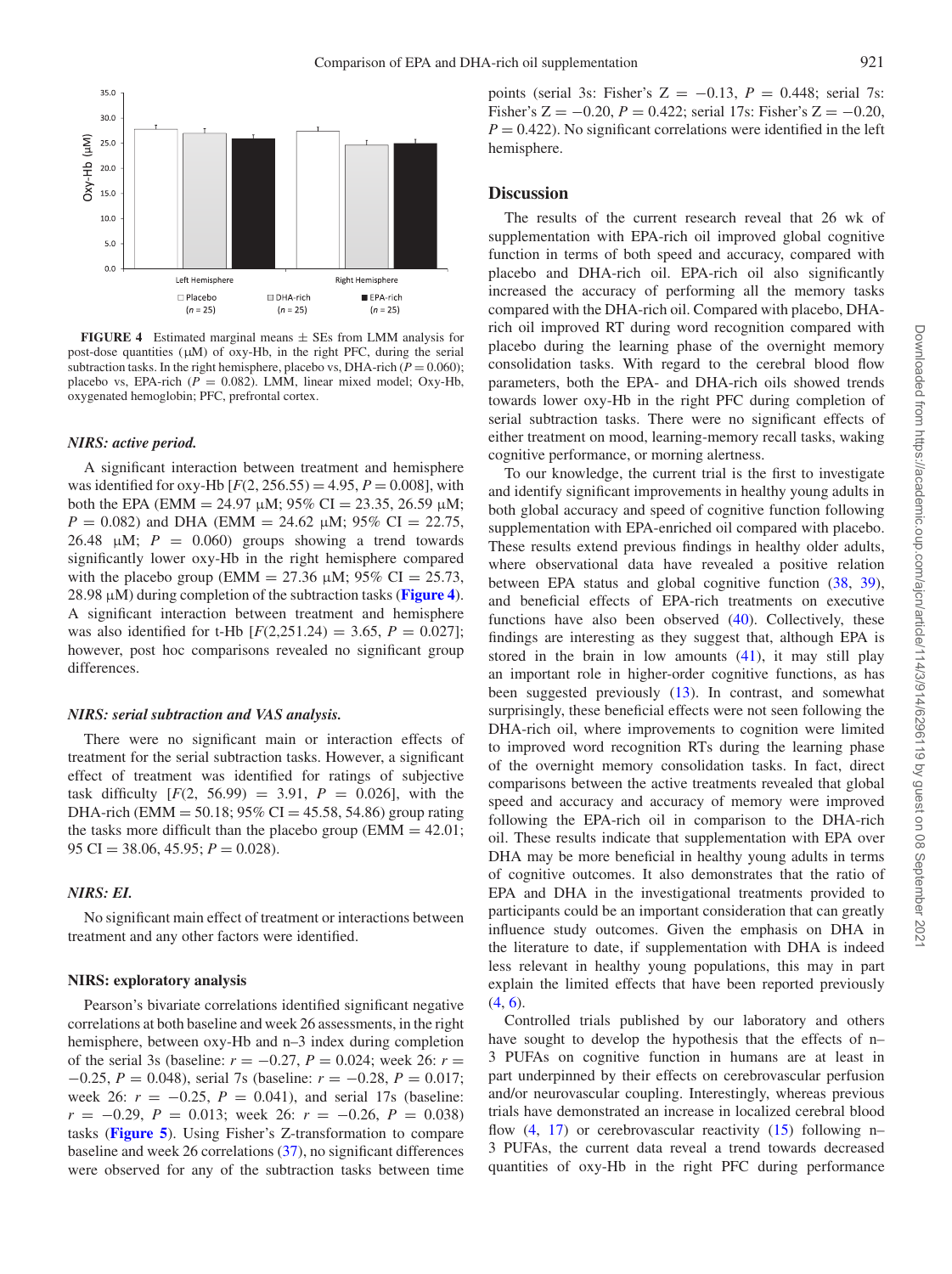<span id="page-8-0"></span>

**FIGURE 5** Pearson's bivariate correlations during the serial subtraction tasks between oxy-Hb quantities (μM) in the right PFC and n–3 index at baseline  $(n = 78)$  and week 26  $(n = 75)$ . Oxy-Hb, oxygenated hemoglobin; PFC, prefrontal cortex.

of serial subtraction tasks following both active treatments compared with placebo. As increases in oxy-Hb are usually interpreted as augmented activation within the brain region where the measurement is being made  $(16)$ , the trend towards decreased quantities of oxy-Hb observed here suggests that there was less activation in the PFC during completion of the serial subtraction tasks. However, as this comparative reduction in activation had no associated cost on performance during the serial subtraction tasks, these findings could be interpreted within a neural efficiency framework. The neural efficiency hypothesis proposes that the inverse relation between total cortical activation and intelligence results from more focused cortical activation and strengthened communication between brain regions [\(42\)](#page-10-15). Interestingly, the exploratory correlations between the n–3 index and NIRS parameters revealed inverse associations, even prior to treatment, again suggestive of enhanced efficiency with increased n–3 PUFA status. These findings are somewhat at odds with what has been reported previously, as the only other trials to our knowledge that have directly compared the effects of EPAand DHA-enriched treatments on concurrent brain activity and cognitive function found evidence of increased neural efficiency following oils enriched with EPA but not DHA  $(11, 12)$  $(11, 12)$  $(11, 12)$ . This may be due to any number of factors, including important differences in the measurement techniques used (visual evoked potentials, fMRI) and treatment duration (4 wk, 30 d). However, it is important to note that the current trial revealed statistical trends only and the suggested effects should be verified with further investigation.

Taking the findings from the current NIRS assessments at face value, we found no evidence of a difference between the treatments on these outcomes, which fits with previous evidence that supports a role for both EPA and DHA in modulating cerebrovascular function (e.g., [15,](#page-9-9) [17\)](#page-9-10). Comparing this with the observed differences on the cognitive measures, it follows that other mechanisms unique to the actions of EPA must underpin these disparate effects. Possibilities here include the displacement of membrane-bound arachidonic acid (20:4n−6) by EPA and subsequent attenuation of the production of proinflammatory eicosanoids [\(43\)](#page-10-16), its effects on mitochondrial metabolism [\(11\)](#page-9-9), or indeed another mechanism not currently fully understood.

With regard to memory consolidation, we observed no effects of EPA- or DHA-rich oil during completion of the recall tasks, implemented as a proxy measure of overnight memory consolidation. These findings seem to be at odds with previous in vitro and in vivo research, which identifies positive effects of n– 3 PUFAs on long-term potentiation (LTP) and synaptic plasticity [\(44,](#page-10-17) [45\)](#page-10-18), as well as on learning memory tasks in humans [\(20–23\)](#page-9-18). We aimed to gather learning-memory data as only a small number of trials have used learning-memory tasks likely to induce LTP and memory consolidation. While we observed an improvement in RT following the DHA-rich oil during the learning phase of the word recognition task, the null recall results do appear to contradict the limited previous findings [\(20,](#page-9-18) [21,](#page-9-24) [23\)](#page-9-25). These disparate findings may be due to possible limitations of the novel overnight recall protocol used here, such as the use of COMPASS in a nonlaboratory environment where participants might not have been free from distraction, or the learning tasks themselves, which have not previously been used to assess learning over an extended period, for example.

The current trial addresses several limitations that have been present in previous controlled trials with regard to sample size, supplementation period, and dosage [\(4,](#page-9-3) [5,](#page-9-4) [7,](#page-9-5) [8\)](#page-9-6). We also implemented standardized computerized cognitive testing, SMEDS-formulated treatments to improve bioavailability, and a protocol that allowed for a direct comparison of the effects of oils rich in both EPA and DHA across a range of different outcomes. With regard to cognition, our results suggest that, at the doses provided, EPA is more beneficial than DHA in healthy, young adults. One consideration here is the nature of the participants included in the trial, who were indeed healthy and, on average, did not have a very low n–3 status ( $\leq$ 4%) at baseline [\(46\)](#page-10-19). A recent systematic review recommends recruiting participants with an n– 3 index of <6% into trials of n–3 PUFAs [\(47\)](#page-10-20), whereas another concluded that n–3 PUFA supplementation may only benefit those who are deficient in them to start with [\(6\)](#page-9-23). Over one-third of participants exceeded the recommended index of 6% at baseline, which may comprise a limitation of the trial. Taking baseline n–3 PUFA status of the trial participants together with the disparate findings for the 2 enriched oils, one could perhaps conclude that supplementation with DHA specifically is less relevant in healthy adults who do not have a very low n–3 PUFA status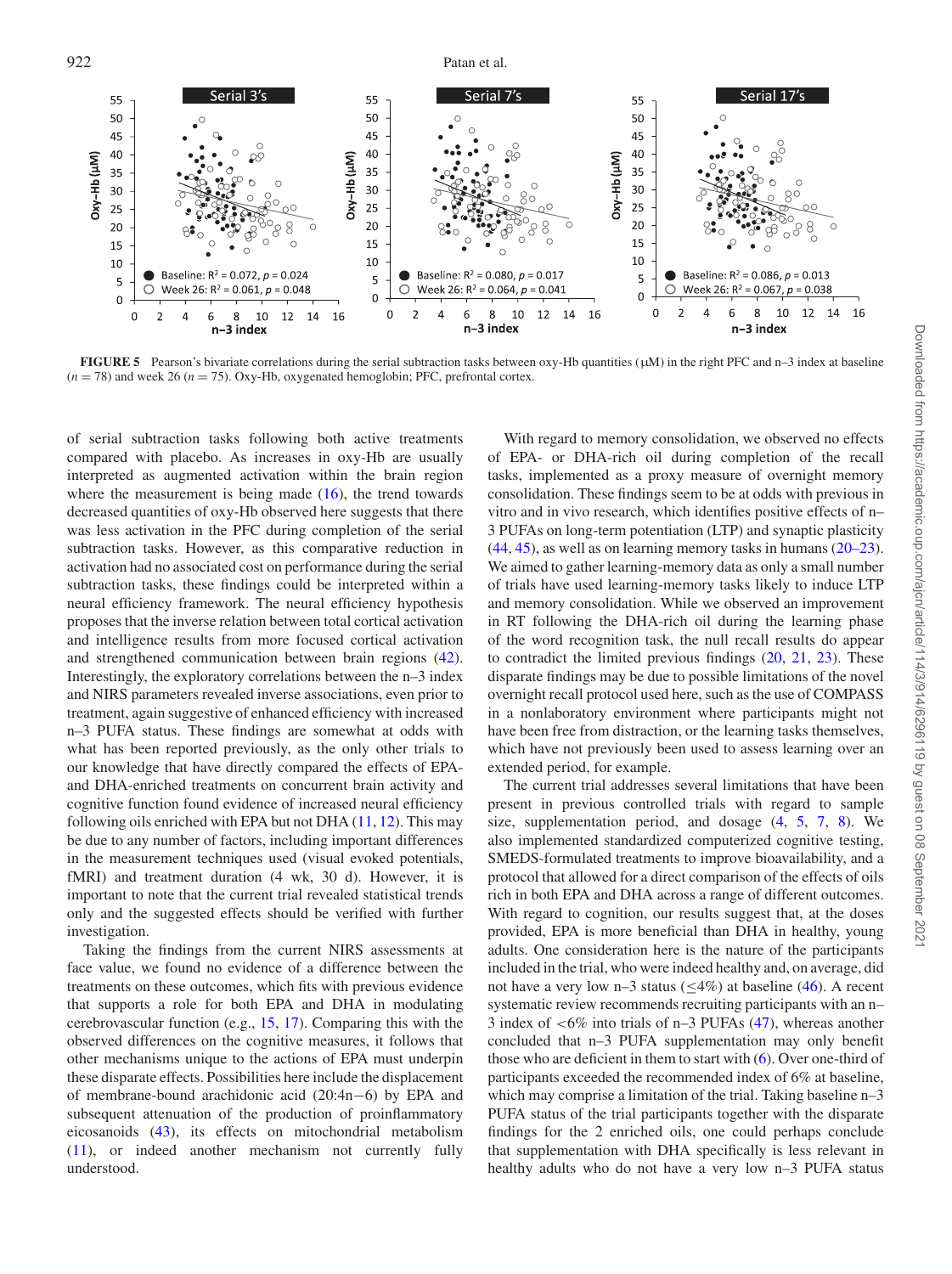or that a higher dose of DHA must be administered in order to achieve an effect on cognition. This may be the reason why we found null results in the DHA group, compared with the positive effects reported by Stonehouse et al. [\(19\)](#page-9-17), who assessed cognitive function following 6 mo of daily supplementation with 1.16 g  $DHA + 0.17$  g EPA using a similar battery of tasks and composite scores. Finally, as a recent systematic review has identified sex as an influencing factor on human n–3 PUFA concentrations [\(48\)](#page-10-21), it may be useful for future trials to consider including sex as an independent variable as standard, as has been done previously [\(15,](#page-9-13) [19\)](#page-9-17).

In conclusion, EPA-rich oil improved global cognitive function in healthy young adults who habitually consume low amounts of oily fish. The findings also provide further evidence that supplementation with both EPA and DHA may positively influence neural efficiency, although these results need further exploration. Overall, the findings highlight unique and overlapping functions of EPA and DHA, which future trials should seek to compare further with regard to optimal health benefits.

We thank Hannah Avery and Ellen Smith for their assistance in collecting the blood samples. We also thank Annette West and Chris Gelauf who carried out the fatty acid analysis, as well as Per-Olof Larsson for his support throughout the project.

The authors' responsibilities were as follows—PAJ, MJP, DOK, CH, and SOH: conceived and designed the study; MJP, JK, and JF: collected the data; MJP, PAJ, and PCC: analyzed the data; and all authors: contributed to preparing the first draft and read and approved the final manuscript. CH and SOH are employees of BASF AS. PCC is an advisor to and has received funding from BASF AS. The other authors report no conflicts of interest.

## **Data Availability**

Data described in the manuscript, code book, and analytic code will be made available upon request pending application and approval.

## **References**

- <span id="page-9-0"></span>1. Masana MF, Koyanagi A, Haro JM, Tyrovolas S. *n*-3 Fatty acids, Mediterranean diet and cognitive function in normal aging: a systematic review. Exp Gerontol 2017;91:39–50.
- <span id="page-9-1"></span>2. Adjepong M, Yakah W, Harris WS, Annan RA, Pontifex MB, Fenton JI. Whole blood *n*-3 fatty acids are associated with executive function in 2-6-year-old northern Ghanaian children. J Nutr Biochem 2018;57: 287–93.
- <span id="page-9-2"></span>3. Pot GK, Prynne CJ, Roberts C, Olson A, Nicholson SK, Whitton C, Teucher B, Bates B, Henderson H, Pigott S, et al. National Diet and Nutrition Survey: fat and fatty acid intake from the first year of the rolling programme and comparison with previous surveys. Br J Nutr 2012;107(3):405–15.
- <span id="page-9-3"></span>4. Rangel-Huerta OD, Gil A. Effect of omega-3 fatty acids on cognition: an updated systematic review of randomized clinical trials. Nutr Rev 2018;76(1):1–20.
- <span id="page-9-4"></span>5. Stonehouse W. Does consumption of LC omega-3 PUFA enhance cognitive performance in healthy school-aged children and throughout adulthood? Evidence from clinical trials. Nutrients 2014;6(7): 2730–58.
- <span id="page-9-23"></span>6. Cooper RE, Tye C, Kuntsi J, Vassos E, Asherson P. Omega-3 polyunsaturated fatty acid supplementation and cognition: a systematic review and meta-analysis. J Psychopharmacol 2015;29(7): 753–63.
- <span id="page-9-5"></span>7. Meldrum SJ, Smith MA, Prescott SL, Hird K, Simmer K. Achieving definitive results in long-chain polyunsaturated fatty acid supplementation trials of term infants: factors for consideration. Nutr Rev 2011;69(4):205–14.
- <span id="page-9-6"></span>8. Yurko-Mauro K, Alexander DD, Van Elswyk ME. Docosahexaenoic acid and adult memory: a systematic review and meta-analysis. PLoS One 2015;10(3):e0120391. doi: 10.1371/journal.pone.0120391.
- <span id="page-9-7"></span>9. Maki KC, Palacios OM, Buggia MA, Trivedi R, Dicklin MR, Maki CE. Effects of a self–micro-emulsifying delivery system formulation versus a standard ω-3 acid ethyl ester product on the bioavailability of eicosapentaenoic acid and docosahexaenoic acid: a study in healthy men and women in a fasted state. Clin Ther 2018;40(12):2065–76.
- <span id="page-9-8"></span>10. West AL, Kindberg GM, Hustvedt SO, Calder PC. A novel self-microemulsifying delivery system enhances enrichment of eicosapentaenoic acid and docosahexaenoic acid after single and repeated dosing in healthy adults in a randomized trial. J Nutr 2018;148(11): 1704–15.
- <span id="page-9-9"></span>11. Bauer I, Hughes M, Rowsell R, Cockerell R, Pipingas A, Crewther S, Crewther D. Omega-3 supplementation improves cognition and modifies brain activation in young adults. Hum Psychopharmacol Clin Exp 2014;29(2):133–44.
- <span id="page-9-10"></span>12. Bauer I, Crewther DP, Pipingas A, Rowsell R, Cockerell R, Crewther SG. Omega-3 fatty acids modify human cortical visual processing a double-blind, crossover study. PLoS One 2011;6(12):e28214. doi: 10.1371/journal.pone.0028214.
- <span id="page-9-11"></span>13. Bauer I, Crewther S, Pipingas A, Sellick L, Crewther D. Does omega-3 fatty acid supplementation enhance neural efficiency? A review of the literature. Hum Psychopharmacol Clin Exp 2014;29(1):8–18.
- <span id="page-9-12"></span>14. Konagai C, Yanagimoto K, Hayamizu K, Han L, Tsuji T, Koga Y. Effects of krill oil containing n-3 polyunsaturated fatty acids in phospholipid form on human brain function: a randomized controlled trial in healthy elderly volunteers. Clin Intervent Aging 2013;8:1247– 57.
- <span id="page-9-13"></span>15. Howe PRC, Evans HM, Kuszewski JC, Wong RHX. Effects of long chain omega-3 polyunsaturated fatty acids on brain function in mildly hypertensive older adults. Nutrients 2018;10(10):1413. doi: 10.3390/nu10101413.
- <span id="page-9-14"></span>16. Jackson PA, Reay JL, Scholey AB, Kennedy DO. DHA-rich oil modulates the cerebral haemodynamic response to cognitive tasks in healthy young adults: a near infrared spectroscopy pilot study. Br J Nutr 2012;107(8):1093–8.
- <span id="page-9-15"></span>17. Jackson PA, Reay JL, Scholey AB, Kennedy DO. Docosahexaenoic acid-rich fish oil modulates the cerebral hemodynamic response to cognitive tasks in healthy young adults. Biol Psychol 2012;89(1): 183–90.
- <span id="page-9-16"></span>18. Jackson PA, Deary ME, Reay JL, Scholey AB, Kennedy DO. No effect of 12 weeks' supplementation with 1 g DHA-rich or EPA-rich fish oil on cognitive function or mood in healthy young adults aged 18–35 years. Br J Nutr 2012;107(8):1232–43.
- <span id="page-9-17"></span>19. Stonehouse W, Conlon CA, Podd J, Hill SR, Minihane AM, Haskell C, Kennedy D. DHA supplementation improved both memory and reaction time in healthy young adults: a randomized controlled trial. Am J Clin Nutr 2013;97(5):1134–43.
- <span id="page-9-18"></span>20. Dalton A, Wolmarans P, Witthuhn RC, van Stuijvenberg ME, Swanevelder SA, Smuts CM. A randomised control trial in schoolchildren showed improvement in cognitive function after consuming a bread spread, containing fish flour from a marine source. Prostaglandins Leukotrienes Essent Fatty Acids 2009;80(2-3):143–9.
- <span id="page-9-24"></span>21. Yurko-Mauro K, McCarthy D, Rom D, Nelson EB, Ryan AS, Blackwell A, Salem N, Stedman M, Beneficial effects of docosahexaenoic acid on cognition in age-related cognitive decline. Alzheimers Dementia 2010;6(6):456–64.
- <span id="page-9-22"></span>22. Dangour AD, Allen E, Elbourne D, Fasey N, Fletcher AE, Hardy P, Holder GE, Knight R, Letley L, Richards M. Effect of 2-y n− 3 longchain polyunsaturated fatty acid supplementation on cognitive function in older people: a randomized, double-blind, controlled trial. Am J Clin Nutr 2010;91(6):1725–32.
- <span id="page-9-25"></span>23. Kuelzow N, Witte AV, Kerti L, Grittner U, Schuchardt JP, Hahn A, Floeel A. Impact of omega-3 fatty acid supplementation on memory functions in healthy older adults. J Alzheimers Dis 2016;51(3):713–25.
- <span id="page-9-19"></span>24. Patan MJ, Kennedy DO, Husberg C, Hustvedt SO, Calder PC, Middleton B, Khan J, Forster J, Jackson PA. Differential Effects of DHA-and EPA-rich oils on sleep in healthy young adults: a randomized controlled trial. Nutrients 2021;13(1):248.
- <span id="page-9-20"></span>25. Salthouse TA. When does age-related cognitive decline begin? Neurobiol Aging 2009;30(4):507–14.
- <span id="page-9-21"></span>26. Benisek D, Bailey-Hall E, Oken H, Masayesva S, Arterburn L. Validation of a simple food frequency questionnaire as an indicator of long chain omega-3 intake. Inform 2002;96.